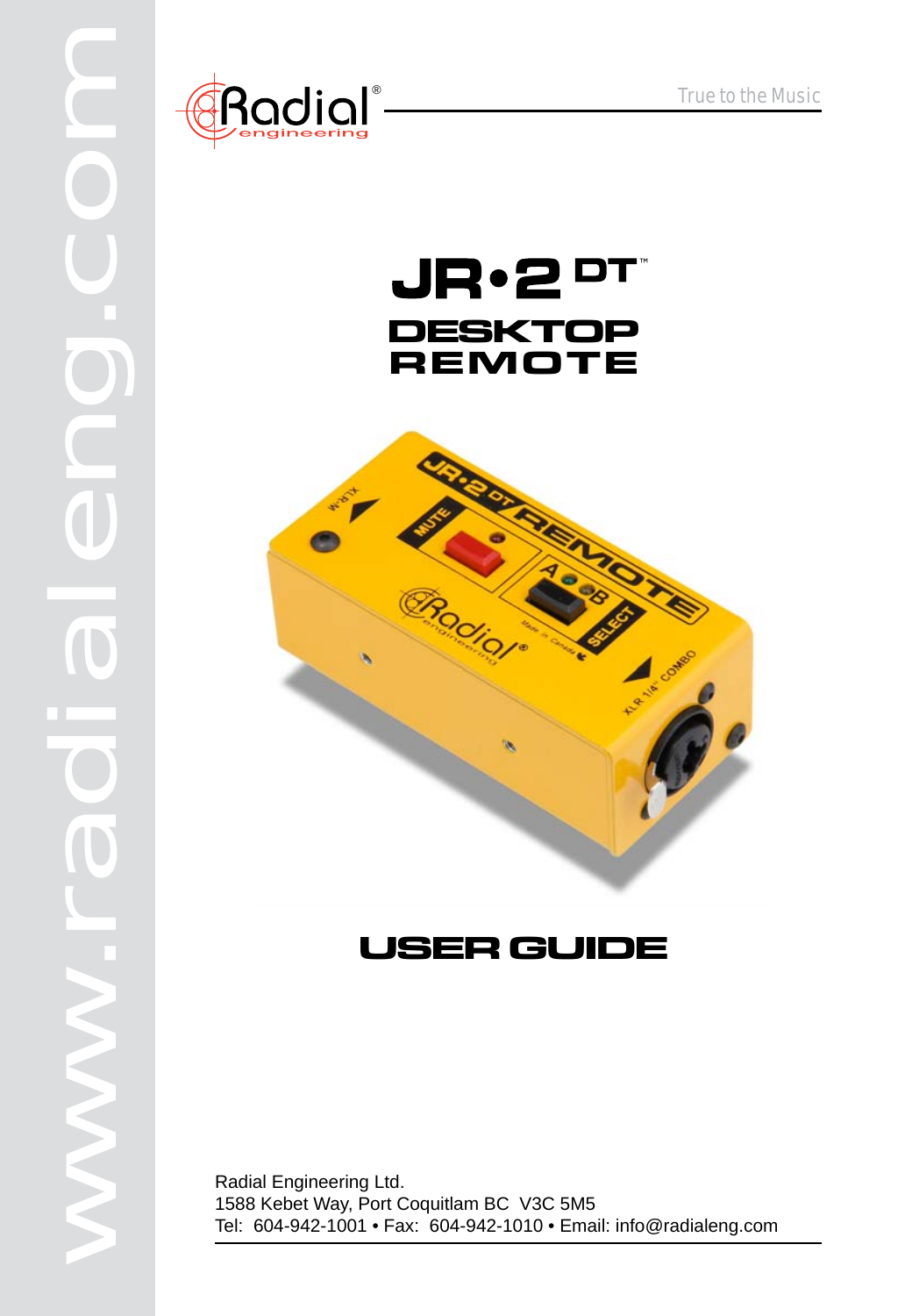

#### **INTRODUCTION**

Thank you for purchasing the Radial JR•2DT switch. This handy device can be used to remotely control various Radial devices such as the Firefly tube direct box or SW8 backing track switcher. Please take a few moments to read this short manual and familiarize yourself with the various functions. This will help you get the most out of the JR•2DT as you explore its uses. Should you have a question that is not covered in this manual, we invite you to send us an email at info@radialeng.com and we will do our very best to reply in short order.

#### **OVERVIEW**

The Radial JR•2DT is a desktop remote equipped with two switches that enable you to control various functions depending on the device that is connected. The left switch is designated as MUTE while the right switch is designated as A or B. Above each switch are a series of status LEDs. These are used to provide local visual feedback when controlling a remote device. The JR•2DT derives its power from the Radial device that is being controlled, thus eliminating the need for a local power supply or batteries. Connecting to and from the JR•2DT is done using a balanced cable with either XLR or TRS connectors.

#### **FEATURE SET**



- 1. XLR-M: Used to connect to remote device, provides alternate connection for XLR-female cable.
- 2. MUTE: Used to turn off the output from the remotely controlled device.
- 3. MUTE LED: Illuminates when the mute switch is depressed.
- 4. AB SELECT: Generally used to toggle between two sets of inputs or outputs, depending on the remotely controlled device that is in use.
- 5. AB LEDs: Provides local visual status of the remotely controlled device.
- 6. 14 GAUGE STEEL: Heavy duty construction for years of trouble-free use. Highly visible yellow powder coat finish is easy to see in the dark.
- 7. COMBO: Used to connect to remote device, provides locking connection for ¼" TRS or XLR-male terminated cable.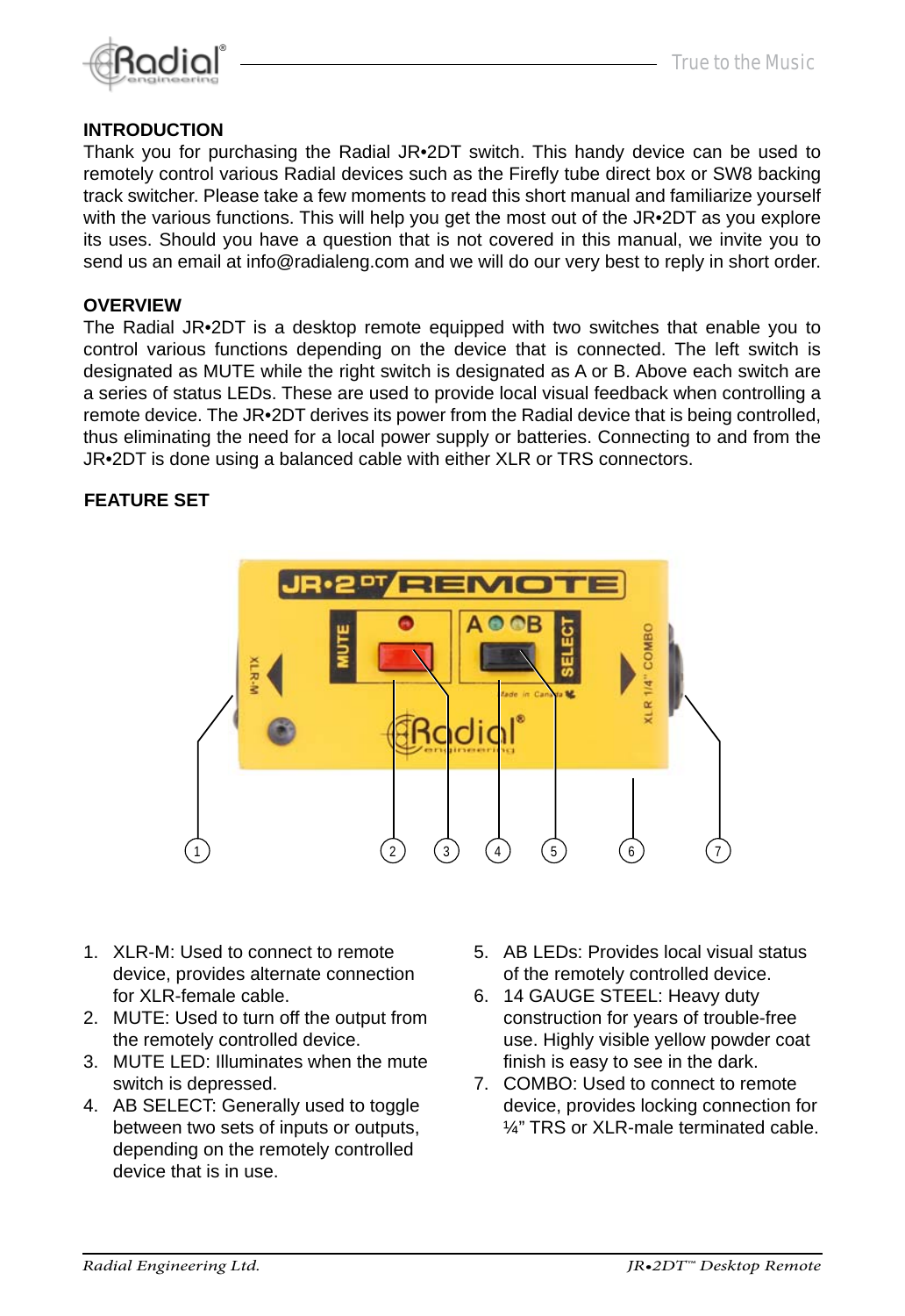

#### **MAKING CONNECTIONS**

The JR•2DT does not require any local power to make it work. It derives its power source from the remotely connected Radial device and travels along the balanced cable to activate the JR•2DT's active circuits and illuminate the LEDs. There are two connectors to choose from. The first is an XLR-male, the second a combo connector with ¼" TRS and XLR-female. These are wired in parallel to provide greater flexibility, which in turn, enables the JR $\cdot$ 2DT to be used on several different Radial devices. *Only one remote output connector should*  be used at a time as using two concurrently could cause a control system conflict.

Simply connect using a balanced cable and the JR•2DT will spring to life. As the JR•2DT can be used with a number of Radial devices, please consult the specific owner's manual for details on the appropriate cable and how the two switches will interact.





RECORDING SYSTEM

*JR•2DT WITH RADIAL FIREFLY TUBE DIRECT BOX JR•2DT WITH RADIAL SW8 SWITCHER*



### **WIRING DIAGRAMS**